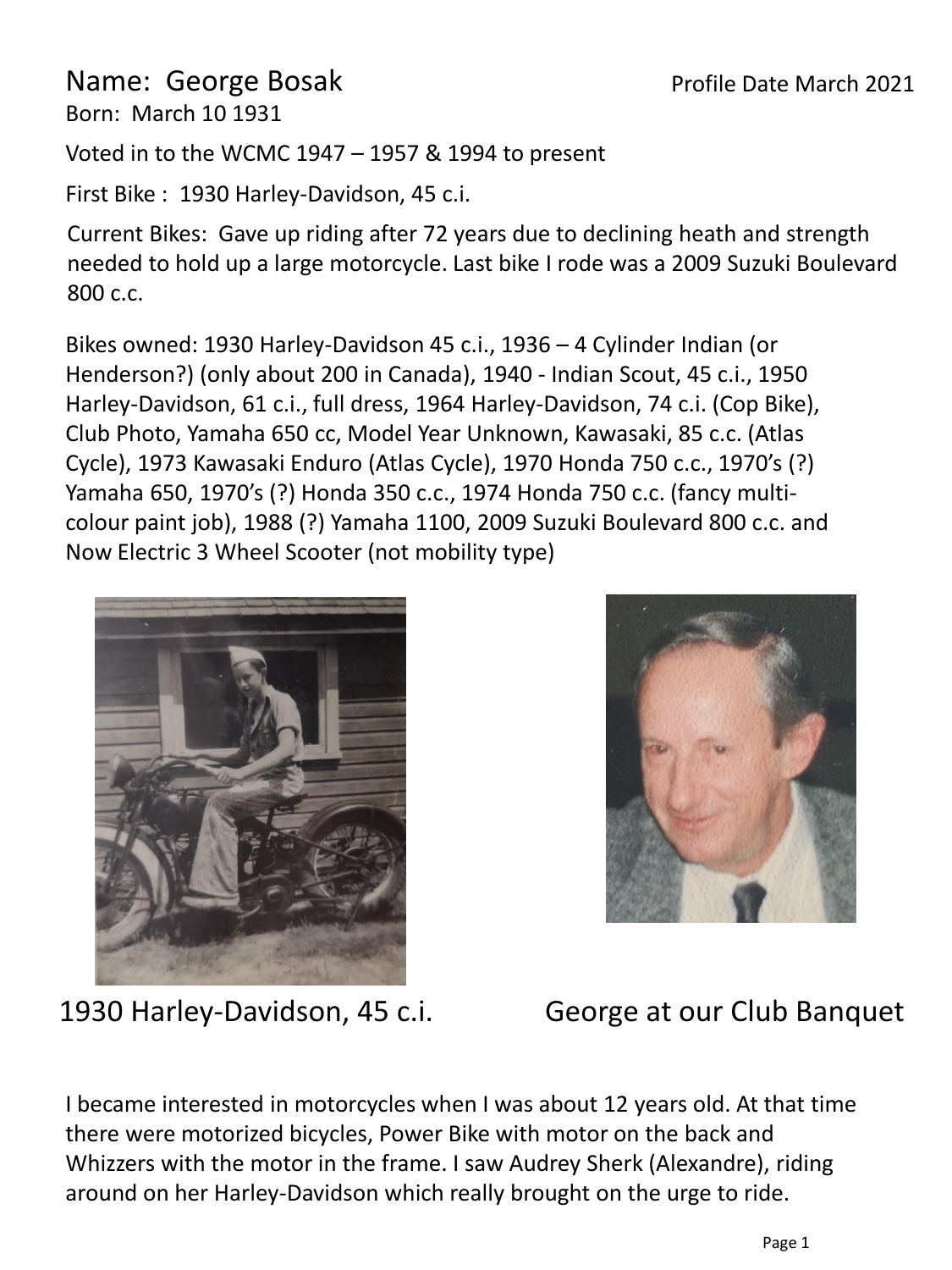



1940 Indian Scout

Florida, January 1968, George, 37 years old, 4th bike, 1964 Harley-Davidson

The reason I joined the club was I started meeting other riders in Port Colborne hanging around a local restaurant. Some of them were Skyhawks MC members. I informally joined the club. Membership was very informal and the club consisted mostly of a group of young guys hanging out together. In 1957 I left the Skyhawks, built a house, sold my bike, sold my car and got married, in that order.

I rejoined the Club in 1994 with family responsibilities and career mostly behind me.

I bought my 1930 Harley-Davidson at age 15 with money saved from summers and after school work at the Robin Hood Flour Mill in Port Colborne. I didn't know how to ride so pushed it home then fiddled with controls trying to figure them out. I finally got the bike started, then immediately lost control as soon as the clutch was engaged. It took off down the driveway across the road into the ditch.

I became a Carpenter starting at age 16, learning the skills from my father. For many years I worked with my father and various construction companies and went on my own at age 27 doing repairs, renovations and new housing as well as commercial work.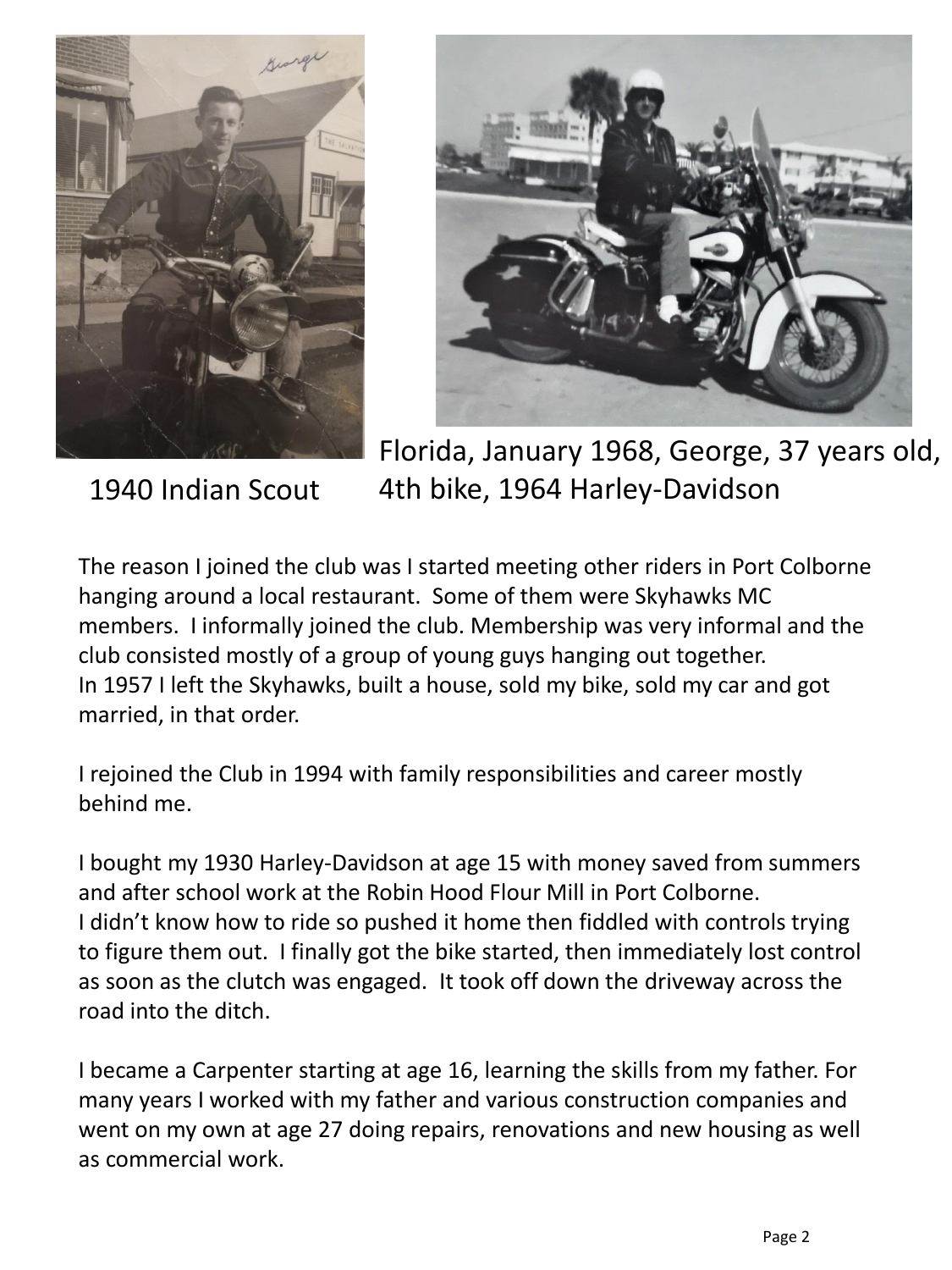After a back injury at age 39 I spent a number of years selling houses for Beaver Lumber, a large popular lumber supplier. From there I went back to contracting and building custom homes. I had a crew of 4 or 5 at one point. Retirement came as a slow scaling down of the type and volume of work I took on between age 65 and 70.

On rejoining the Club in 1994, I was overwhelmed by the heavy cigarette smoke at the time. I admit I was ahead of my time asking for some controls on smoking during meetings. None was forthcoming. I decided to leave the Club. Come spring when annual dues were due I was informed some members had come forward and collectively paid my dues in the hope I would reconsider. The gesture of fellowship was so moving I did reconsider. I haven't looked back since.



George Pouring Footings 3rd Addition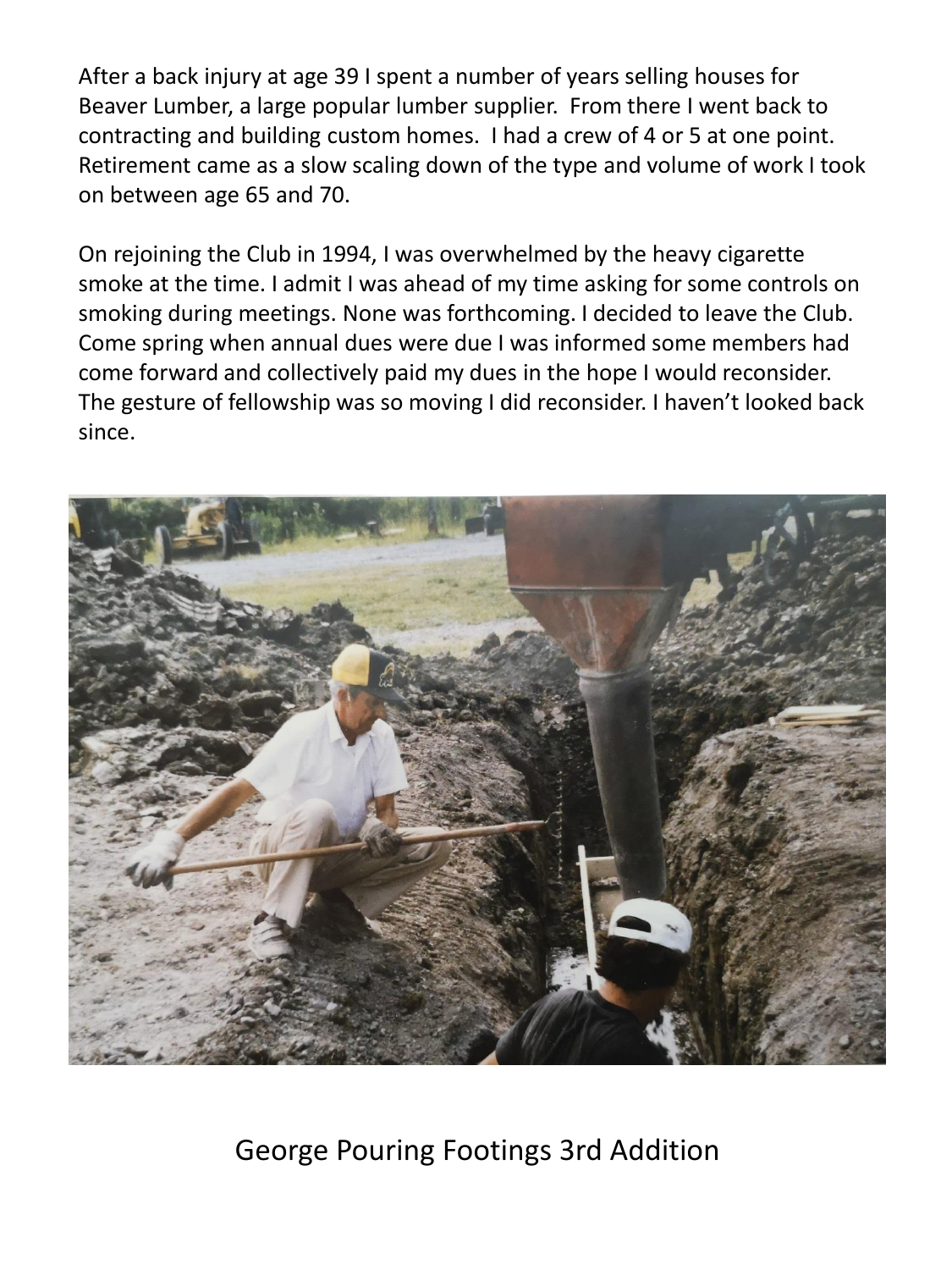I personally felt an obligation of my membership was to make a contribution to the club by using my skills and experience.

Some of the projects that I have volunteered are listed below.

With the help of, now deceased member, Farmer & his big truck, straightened up the leaning pavilion and braced it.

Straightened up the pole barn, lifted trusses in place for the roof and installed the metal roof.

Built the storage / workshop on the west end of the pavilion.

Designed 3<sup>rd</sup> addition to the Clubhouse and headed up the construction. We completing under estimated cost. The product of negotiating on materials. Another \$1000 was saved negotiating a reclassification of the building permit with the City of Welland.

*George in no sailor on shore leave when it comes to money*. *DT*

Maintaining bleachers, springtime ritual.

Sold advertising for race program and signs for 20 years. Averaging \$10,000 a year.



George, Top Gun (?), Annual Club Trap Shoot



George collecting his due recognition at WCMC Annual Awards Banquet, with Lillian Scott